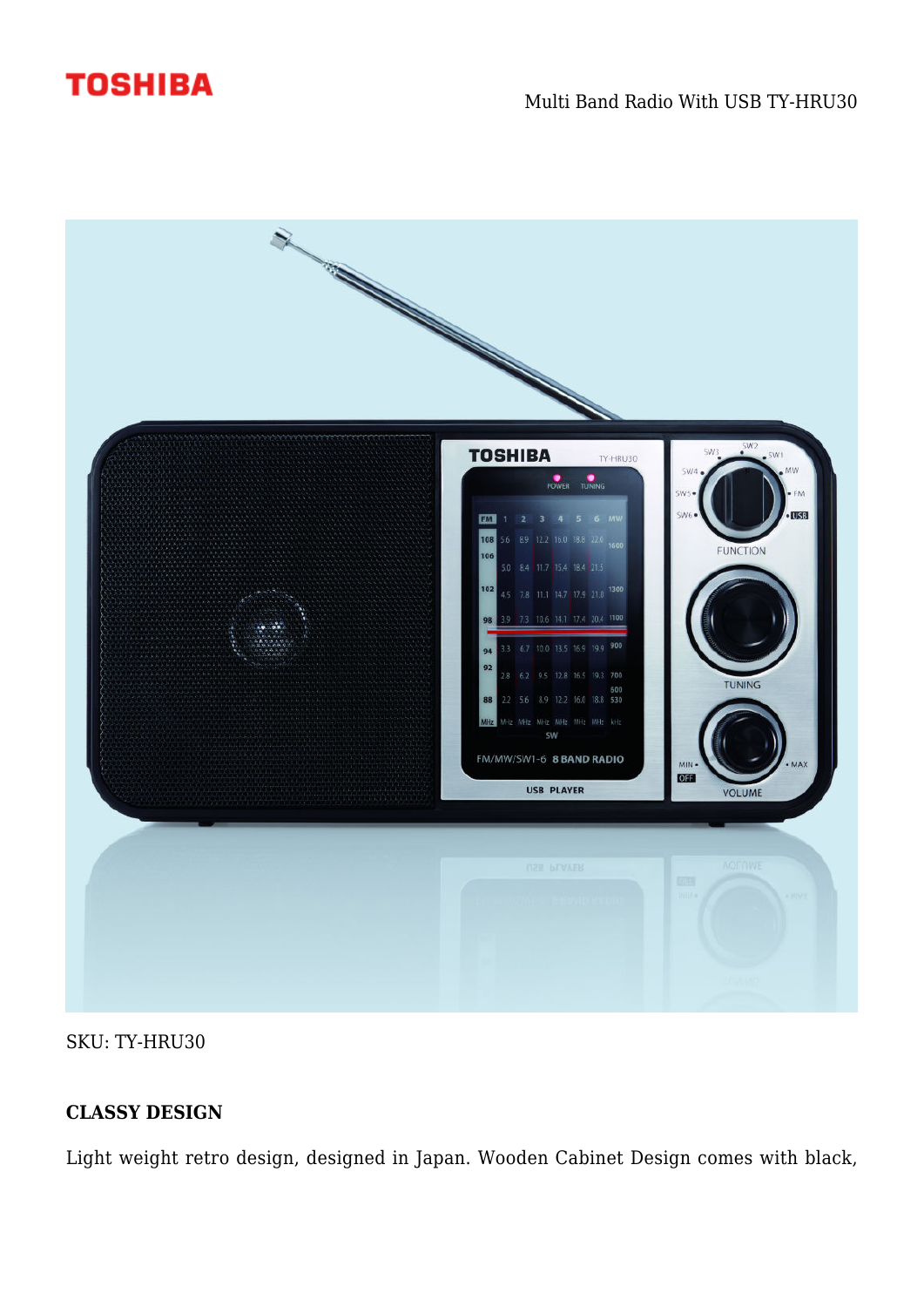

wood and silver colors that give a sleek look. Large buttons gives you ease of operations and can be used by all ages. Hand strap provided gives you the convenience to hold and carry the unit with ease.

## **CHOICE OF OPTIONS**

Multi band frequency sensitive model that tunes FM, AM, MW and SW1-6. Powerful antennae offers high sensitivity, that picks up the weakest of broadcasting signals even in remote locations to give a clear output. You also have an option to listen to mp3 through USB input.

## **POWER SUPPLY**

Has both options of AC and battery operated mode. This gives you the choice of using the unit both at home or anywhere you travel. The 3V DC, R20 Batteries offer uninterrupted service for more than 3 hours on medium volume.

#### **SOUND**

9cm (8 Ω) mono speaker offers good quality sound with good bass and treble. 3.5 mm earphone jack is also available that gives you the option for a more personal use of the unit.

### **SPECIFICATIONS**

**RADIO UNIT**

| <b>Receiving Frequency</b> | FM: 87.5MHz to 108MHz MW: 530KHz-1600KHz<br>SW1: 2.2MHz-5.6MHz / SW2: 5.6MHz-8.9MHz SW3:<br>8.9MHz-12.2MHz / SW4: 12.2MHz-16MHz SW5:<br>16MHz-18.8MHz / SW6: 18.8MHz-22MHz |
|----------------------------|----------------------------------------------------------------------------------------------------------------------------------------------------------------------------|
| <b>USB MEMORY UNIT</b>     |                                                                                                                                                                            |
| <b>Supported Memory</b>    | USB 1.1 or USB 2.0 Support Bulk Only and CBI<br>Protocol                                                                                                                   |
| <b>Support File</b>        | MPEG 1 Layer 3                                                                                                                                                             |
| <b>File Format Support</b> | Support USB Devices with Microsoft Windows/DOS/<br>FAT12/ FAT16/FAT 32.2 kbyte block length for sector.                                                                    |
| <b>Bitrate</b>             | MP3 (32-320kbps)                                                                                                                                                           |
| <b>COMMON UNIT</b>         |                                                                                                                                                                            |